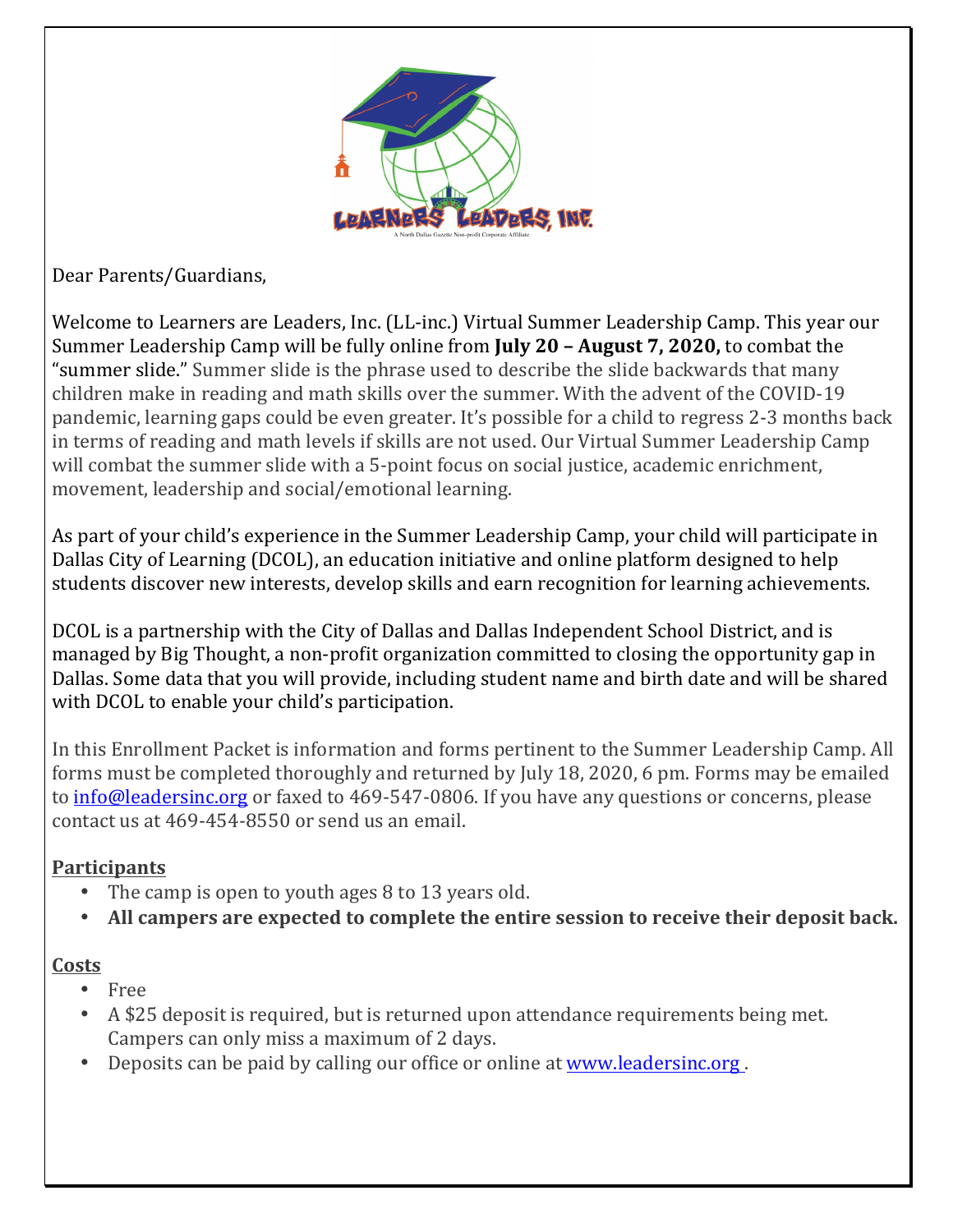## **Special Notes**

- Campers will have an opportunity to participate in several contests for cash prizes. Campers may need to spend time outside of the camp preparing and practicing for the Poetry Contest and Summer Spelling Bee.
- Campers are only permitted to miss camp a **maximum of 2 days** (excused or unexcused) to get the \$25 deposit back at the close of camp. Attendance is crucial component in the academic and social success of every camper.
- All parents/guardians are **required to sign up for Remind** to get regular communication during the summer camp. You may receive updates via text by texting 81010 and putting @f88ce92 in the message box. You can receive updates via email by sending an email to f88ce92@mail.remind.com

# **Schedule**

- Campers will meet Monday-Friday from  $12:00$  pm  $3:00$  pm.
	- $\circ$  12:00 pm 12:30 pm: Lunch and Mindfulness
		- Purpose: Campers will recite affirmations and be given strategies to help focus their attention, improve self-regulation skills, build resilience to stress and develop a positive mind-set. Campers have the option to do this while they eat lunch in their homes.
	- $\circ$  12:30 pm 1:00 pm: Book study and leadership discussion
		- Purpose: Campers will travel back in time to 1956 and delve into a nonfiction story about 12 African-American students who integrated Clinton High School in Tennessee.
	- $\circ$  1:00 pm 2:00 pm: Academic enrichment, Arts & Crafts, Movement
		- Purpose: Campers will engage in activities to reduce the learning loss that occurs during summer months.
	- $\circ$  2:00 pm 3:00 pm: Critical thinking and Project-based activities
		- Purpose: Campers will be encouraged to cultivate unique skills and think outside the box. Skills will be put to use in a culminating project and Summer Spelling Bee from vocabulary studied.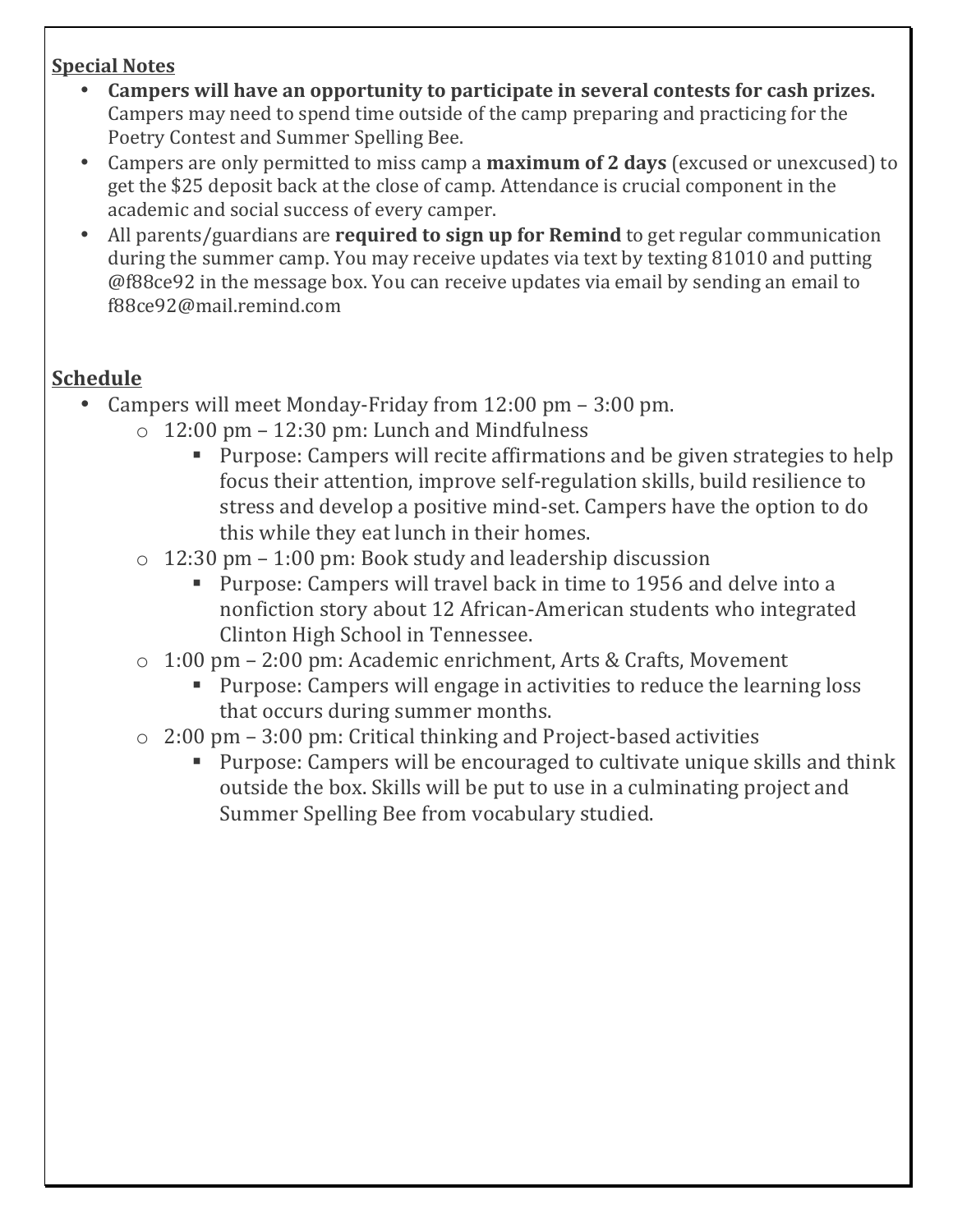| <b>Camper Registration Form</b>                                                                                                                                                                                                                                                                                                                                                                                                                                                                                                 |                   |                                                                                                                                                                                                                                                                                                                                                                                             |  |
|---------------------------------------------------------------------------------------------------------------------------------------------------------------------------------------------------------------------------------------------------------------------------------------------------------------------------------------------------------------------------------------------------------------------------------------------------------------------------------------------------------------------------------|-------------------|---------------------------------------------------------------------------------------------------------------------------------------------------------------------------------------------------------------------------------------------------------------------------------------------------------------------------------------------------------------------------------------------|--|
|                                                                                                                                                                                                                                                                                                                                                                                                                                                                                                                                 |                   |                                                                                                                                                                                                                                                                                                                                                                                             |  |
| Address: Note and the contract of the contract of the contract of the contract of the contract of the contract of the contract of the contract of the contract of the contract of the contract of the contract of the contract                                                                                                                                                                                                                                                                                                  |                   |                                                                                                                                                                                                                                                                                                                                                                                             |  |
|                                                                                                                                                                                                                                                                                                                                                                                                                                                                                                                                 |                   |                                                                                                                                                                                                                                                                                                                                                                                             |  |
|                                                                                                                                                                                                                                                                                                                                                                                                                                                                                                                                 | Age:              |                                                                                                                                                                                                                                                                                                                                                                                             |  |
|                                                                                                                                                                                                                                                                                                                                                                                                                                                                                                                                 |                   |                                                                                                                                                                                                                                                                                                                                                                                             |  |
| T-Shirt Size (please circle one) : Youth - S M L XL or Adult - S M L XL                                                                                                                                                                                                                                                                                                                                                                                                                                                         |                   |                                                                                                                                                                                                                                                                                                                                                                                             |  |
|                                                                                                                                                                                                                                                                                                                                                                                                                                                                                                                                 |                   |                                                                                                                                                                                                                                                                                                                                                                                             |  |
|                                                                                                                                                                                                                                                                                                                                                                                                                                                                                                                                 |                   |                                                                                                                                                                                                                                                                                                                                                                                             |  |
|                                                                                                                                                                                                                                                                                                                                                                                                                                                                                                                                 |                   |                                                                                                                                                                                                                                                                                                                                                                                             |  |
|                                                                                                                                                                                                                                                                                                                                                                                                                                                                                                                                 |                   |                                                                                                                                                                                                                                                                                                                                                                                             |  |
|                                                                                                                                                                                                                                                                                                                                                                                                                                                                                                                                 |                   |                                                                                                                                                                                                                                                                                                                                                                                             |  |
|                                                                                                                                                                                                                                                                                                                                                                                                                                                                                                                                 |                   |                                                                                                                                                                                                                                                                                                                                                                                             |  |
|                                                                                                                                                                                                                                                                                                                                                                                                                                                                                                                                 | Age:              |                                                                                                                                                                                                                                                                                                                                                                                             |  |
| Last School Attended: National Action of the School Attended: National Action of the School Attended: National Action of the School Attended: National Action of the School Attended: National Action of the School Action of                                                                                                                                                                                                                                                                                                   |                   | $\begin{picture}(150,10) \put(0,0){\dashbox{0.5}(10,0){ }} \put(15,0){\circle{10}} \put(15,0){\circle{10}} \put(15,0){\circle{10}} \put(15,0){\circle{10}} \put(15,0){\circle{10}} \put(15,0){\circle{10}} \put(15,0){\circle{10}} \put(15,0){\circle{10}} \put(15,0){\circle{10}} \put(15,0){\circle{10}} \put(15,0){\circle{10}} \put(15,0){\circle{10}} \put(15,0){\circle{10}} \put(15$ |  |
| T-Shirt Size (please circle one): Youth - S M L XL or Adult - S M L XL                                                                                                                                                                                                                                                                                                                                                                                                                                                          |                   |                                                                                                                                                                                                                                                                                                                                                                                             |  |
| Is there anything you would like us to know about your child?<br><u>Letting</u> the control of the control of the control of the use of the control of the control of the control of the control of the control of the control of the                                                                                                                                                                                                                                                                                           |                   |                                                                                                                                                                                                                                                                                                                                                                                             |  |
|                                                                                                                                                                                                                                                                                                                                                                                                                                                                                                                                 |                   |                                                                                                                                                                                                                                                                                                                                                                                             |  |
|                                                                                                                                                                                                                                                                                                                                                                                                                                                                                                                                 |                   |                                                                                                                                                                                                                                                                                                                                                                                             |  |
|                                                                                                                                                                                                                                                                                                                                                                                                                                                                                                                                 |                   |                                                                                                                                                                                                                                                                                                                                                                                             |  |
|                                                                                                                                                                                                                                                                                                                                                                                                                                                                                                                                 |                   |                                                                                                                                                                                                                                                                                                                                                                                             |  |
|                                                                                                                                                                                                                                                                                                                                                                                                                                                                                                                                 |                   |                                                                                                                                                                                                                                                                                                                                                                                             |  |
| ${\small \textbf{Date of Birth:}} \begin{tabular}{ c c c } \hline \textbf{Date of Birth:} & \textbf{if} & \textbf{if} \\ \hline \textbf{Date of birth:} & \textbf{if} & \textbf{if} \\ \hline \textbf{Date of the right:} & \textbf{if} & \textbf{if} \\ \hline \textbf{Set of the right:} & \textbf{if} & \textbf{if} \\ \hline \textbf{Set of the right:} & \textbf{if} & \textbf{if} \\ \hline \textbf{Set of the right:} & \textbf{if} & \textbf{if} \\ \hline \textbf{Set of the right:} & \textbf{if} & \textbf{if} \\ \$ |                   | $\begin{picture}(150,10) \put(0,0){\dashbox{0.5}(10,0){ }} \put(15,0){\circle{10}} \put(15,0){\circle{10}} \put(15,0){\circle{10}} \put(15,0){\circle{10}} \put(15,0){\circle{10}} \put(15,0){\circle{10}} \put(15,0){\circle{10}} \put(15,0){\circle{10}} \put(15,0){\circle{10}} \put(15,0){\circle{10}} \put(15,0){\circle{10}} \put(15,0){\circle{10}} \put(15,0){\circle{10}} \put(15$ |  |
|                                                                                                                                                                                                                                                                                                                                                                                                                                                                                                                                 |                   | $\begin{picture}(150,10) \put(0,0){\dashbox{0.5}(10,0){ }} \put(15,0){\circle{10}} \put(15,0){\circle{10}} \put(15,0){\circle{10}} \put(15,0){\circle{10}} \put(15,0){\circle{10}} \put(15,0){\circle{10}} \put(15,0){\circle{10}} \put(15,0){\circle{10}} \put(15,0){\circle{10}} \put(15,0){\circle{10}} \put(15,0){\circle{10}} \put(15,0){\circle{10}} \put(15,0){\circle{10}} \put(15$ |  |
| T-Shirt Size (please circle one) : Youth – S M L XL                                                                                                                                                                                                                                                                                                                                                                                                                                                                             | or Adult-S M L XL |                                                                                                                                                                                                                                                                                                                                                                                             |  |
| Is there anything you would like us to know about your child?                                                                                                                                                                                                                                                                                                                                                                                                                                                                   |                   |                                                                                                                                                                                                                                                                                                                                                                                             |  |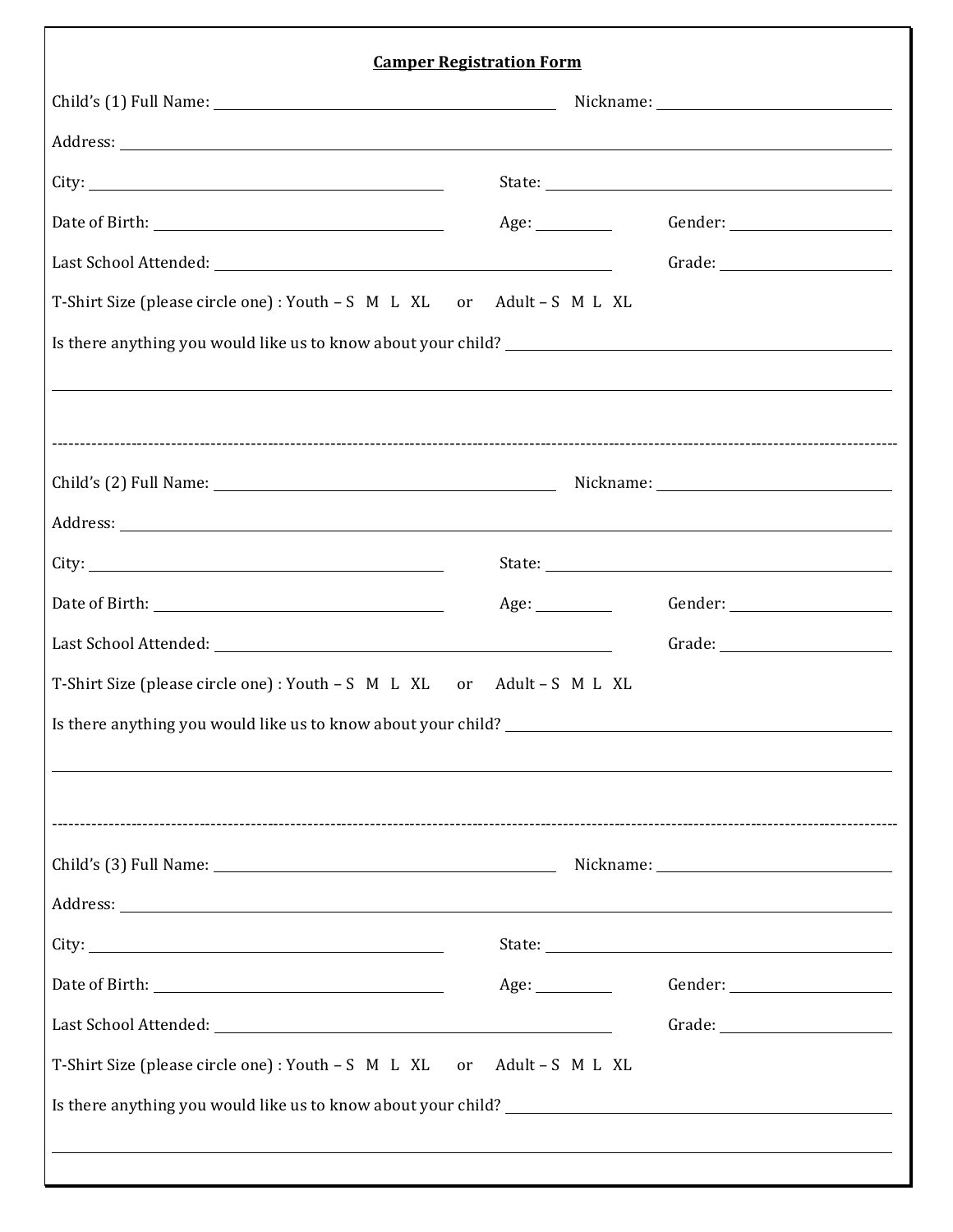### **Health Care Information**

|                                      | Please indicate existing health conditions, allergies, and/or food intolerances LL-inc. and Summer<br>Leadership Camp staff should be aware of and what symptoms and actions should be taken if any |  |  |
|--------------------------------------|-----------------------------------------------------------------------------------------------------------------------------------------------------------------------------------------------------|--|--|
| <b>Emergency Contact Information</b> |                                                                                                                                                                                                     |  |  |
| Parent #1 Name                       | Parent #2 Name                                                                                                                                                                                      |  |  |
| Work Phone #                         | Work Phone #                                                                                                                                                                                        |  |  |
| Cell Phone #                         | Cell Phone #                                                                                                                                                                                        |  |  |
|                                      | <b>Alternative Emergency Contacts</b>                                                                                                                                                               |  |  |
| Alternate Contact #1                 | <b>Alternate Contact #2</b>                                                                                                                                                                         |  |  |
| Work Phone #                         | Work Phone #                                                                                                                                                                                        |  |  |
| Cell Phone #                         | Cell Phone #                                                                                                                                                                                        |  |  |
|                                      |                                                                                                                                                                                                     |  |  |
|                                      |                                                                                                                                                                                                     |  |  |
|                                      |                                                                                                                                                                                                     |  |  |
|                                      |                                                                                                                                                                                                     |  |  |
|                                      |                                                                                                                                                                                                     |  |  |
|                                      |                                                                                                                                                                                                     |  |  |
|                                      |                                                                                                                                                                                                     |  |  |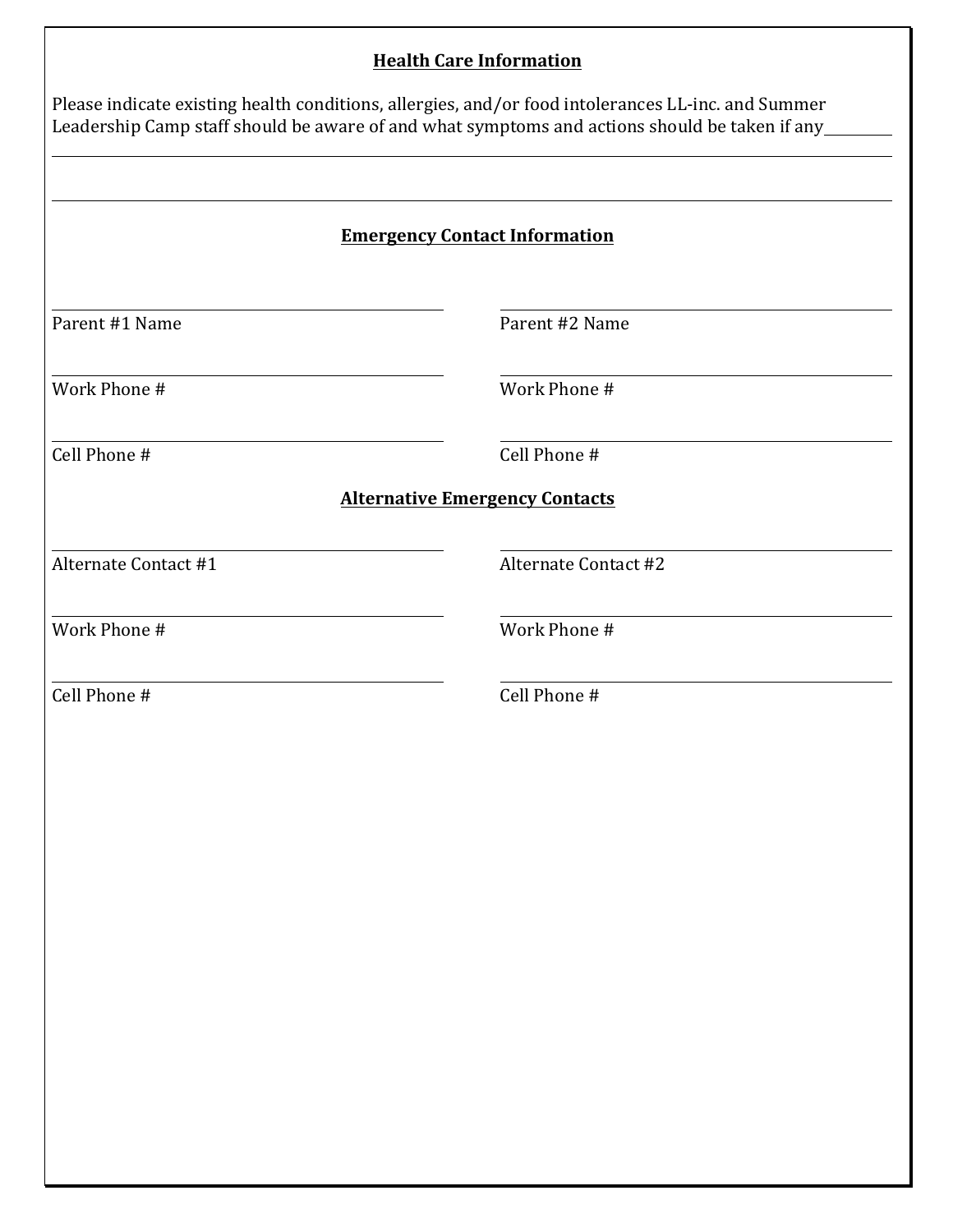#### **Policies and Acknowledgements**

- I have read the Expectations for Camper Conduct and agree to all expectations.
- I expressly acknowledge that there are certain dangers, risks, illnesses and personal injuries inherent in participating in Summer Leadership Camp's programs, events, classes, and/or activities, which may result from unavoidable accidents or injuries, athletic activities, the use of any equipment, exercise, or other activities, or from my own or my minor child(ren)'s or ward(s)' physical condition. I understand that LL-inc. and its employees, agents, counselors, teachers, trainers, representatives, successors and assigns assume no responsibility for loss, damage, illness or injury to person or property that I or my minor child(ren) or ward(s), if applicable, may sustain as a result of my or their physical condition or resulting from my or their participation in any activities, programs, events, classes, the use or non-use of any equipment, exercise, field trips, waterfront/pool activities, hiking, high ropes and other challenge courses, or any other activities, classes, events, or programs at and/or sponsored by LLinc. I expressly acknowledge, represent and agree on behalf of myself and my minor child(ren) and ward(s), heirs and executors, that I voluntarily assume the sole risk for any and all dangers, illnesses and personal injuries that may result from my or my minor child(ren)'s and ward(s)' participation in any events/activities/ programs/classes sponsored by LL-inc..
- I acknowledge that LL-inc. often uses photographs, videos, recordings, social media, or other similar media for promotional purposes. I hereby consent to the use of my and/or my minor child(ren)'s or ward(s)' name(s) and/or likeness(es) in such materials to be exhibited and used for advertising, trade purposes, solicitation of patronage, promotional purposes, or other similar purposes, even if my and/or my minor child(ren)'s or ward(s)' name(s) and/or likenesses(es) are an integral part of such photograph, videotape, television program, motion picture, tape recording, social media, or other similar media.
- I further waive any and all rights to inspect or approve the photograph, videotape, television program, motion picture, social media post, tape recording, or other use of my and/or my minor child(ren)'s or ward(s)' name(s) and/or likeness(es), including any written article, script, caption or other writing that may accompany such use of my and/or my minor child(ren)'s or ward(s)' name(s) and/or likeness(es). I hereby, for myself, my minor  $child$ (ren) or ward(s), heirs, and executors, waive, release and forever discharge LL-inc and its employees, agents, counselors, teachers, trainers, representatives, successors and assigns, from and against any and all liability, claims, losses, costs, expenses or damages for libel, slander, invasion of privacy, conversion, defamation, appropriation of likeness or any other claim based on the use of my and/or my minor child(ren)'s or ward(s)'  $name(s)$  and/or likeness(es) in any such materials.
- I hereby represent and warrant LL-inc. that I have the authority to execute this participant waiver form/enrollment form on behalf of myself and/or my minor child(ren) or ward(s) as parent or legal guardian. In the event of any misrepresentation or breach of the foregoing warranty by me, or in the event that I, my minor  $child$ (ren) or ward(s), or any other person nevertheless asserts any claim against LL-inc. arising out of my or my minor child(ren)'s or ward(s)' participation in any program, event, class or other activity as set forth herein, I agree to indemnify, hold harmless and defend LL-inc. from and against any and all liability, claims, losses, costs, expenses or damages resulting therefrom, including, but not limited to, claims of loss, damage, illness or injury to person or property whether or not such loss, damage, illness or injury results from the negligence of LL-inc. or from some other cause.
- In case of an emergency and I (or my emergency contact) cannot be reached, I authorize the staff of LL-inc. and Summer Leadership Camp to obtain whatever medical treatment they deem necessary for the welfare of my child. I further understand and agree that I will be financially responsible for all charges and fees incurred for the provision of said medical treatment.

I have read, understand, and will abide by the terms and conditions as written on this form and in the enrollment packet as they relate to my child(ren)'s participation in Summer Leadership Camp.

Parent/Guardian Signature **Date** Date Date **Date** 

Camp Participant(s) – please print